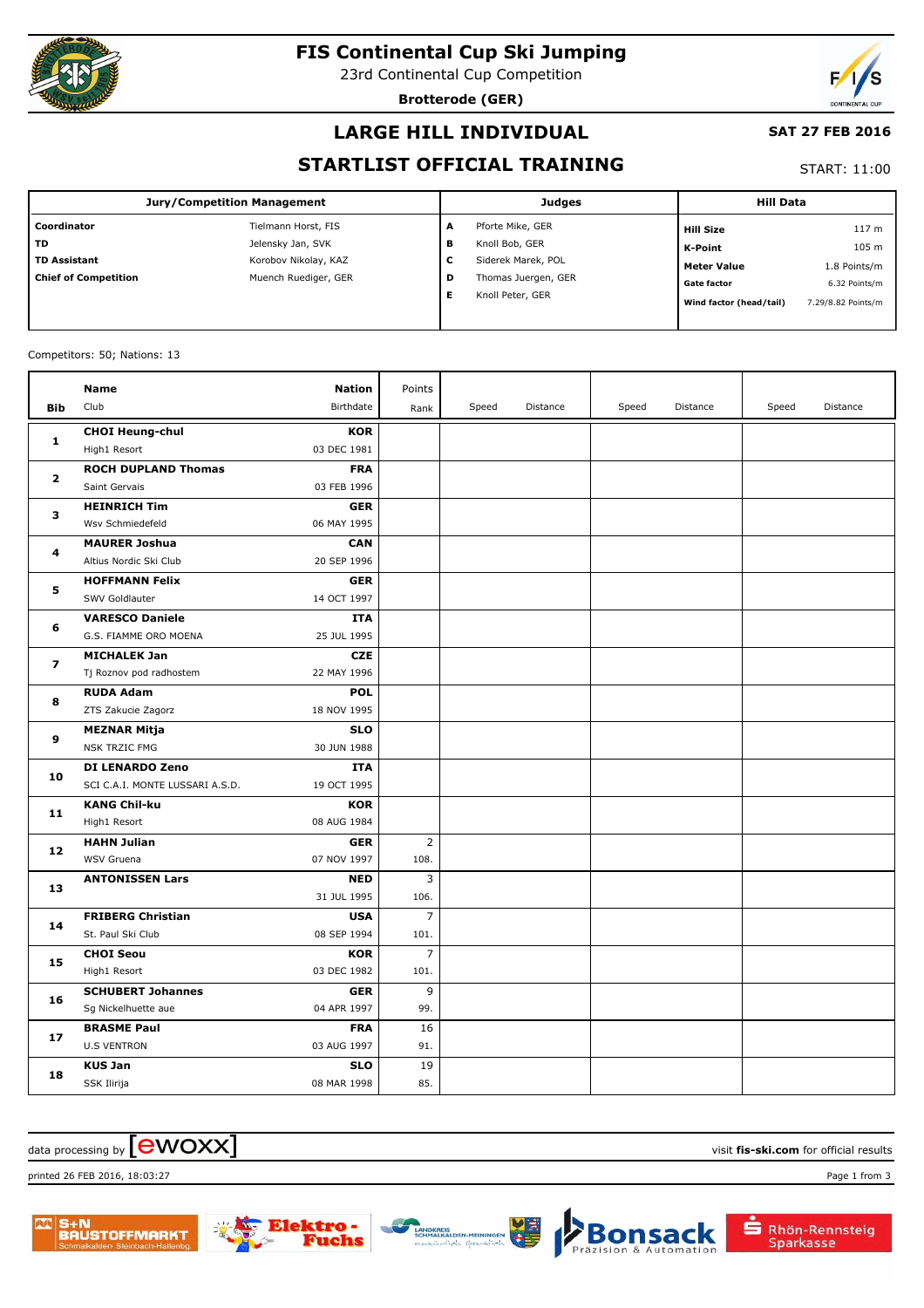

### **FIS Continental Cup Ski Jumping**

23rd Continental Cup Competition

**Brotterode (GER)**



# **LARGE HILL INDIVIDUAL**

#### **SAT 27 FEB 2016**

### **STARTLIST OFFICIAL TRAINING**

START: 11:00

| Bib | Name<br>Club                            | <b>Nation</b><br>Birthdate | Points<br>Rank | Speed | Distance | Speed | Distance | Speed | Distance |
|-----|-----------------------------------------|----------------------------|----------------|-------|----------|-------|----------|-------|----------|
|     | <b>MODIC Andraz</b>                     | <b>SLO</b>                 | 22             |       |          |       |          |       |          |
| 19  | SSK Logatec                             | 23 OCT 1996                | 83.            |       |          |       |          |       |          |
| 20  | <b>AUNE Joakim</b>                      | <b>NOR</b>                 | 24             |       |          |       |          |       |          |
|     | Byaasen                                 | 10 AUG 1993                | 79.            |       |          |       |          |       |          |
|     | <b>BIRCHLER Tobias</b>                  | SUI                        | 24             |       |          |       |          |       |          |
| 21  | Einsiedeln                              | 29 JUL 1997                | 79.            |       |          |       |          |       |          |
|     | <b>COLLOREDO Sebastian</b>              | ITA                        | 28             |       |          |       |          |       |          |
| 22  | GRUPPO SCIATORI FIAMME GIALLE           | 09 SEP 1987                | 77.            |       |          |       |          |       |          |
|     | <b>LEAROYD Jonathan</b>                 | <b>FRA</b>                 | 29             |       |          |       |          |       |          |
| 23  | Courchevel                              | 03 NOV 2000                | 75.            |       |          |       |          |       |          |
|     | <b>PUNGERTAR Matjaz</b>                 | <b>SLO</b>                 | 34             |       |          |       |          |       |          |
| 24  | <b>SSK Menges</b>                       | 14 AUG 1990                | 71.            |       |          |       |          |       |          |
|     | <b>ZNISZCZOL Aleksander</b>             | <b>POL</b>                 | 58             |       |          |       |          |       |          |
| 25  | WSS Wisla                               | 08 MAR 1994                | 63.            |       |          |       |          |       |          |
|     | <b>KAELIN Pascal</b>                    | SUI                        | 60             |       |          |       |          |       |          |
| 26  | Einsiedeln                              | 11 JAN 1993                | 62.            |       |          |       |          |       |          |
|     | <b>JELAR Ziga</b>                       | <b>SLO</b>                 | 69             |       |          |       |          |       |          |
| 27  | Sk Triglav kranj                        | 22 OCT 1997                | 60.            |       |          |       |          |       |          |
|     | <b>SCHULER Andreas</b>                  | SUI                        | 76             |       |          |       |          |       |          |
| 28  | Einsiedeln                              | 30 DEC 1995                | 57.            |       |          |       |          |       |          |
| 29  | <b>MIETUS Krzysztof</b>                 | <b>POL</b>                 | 81             |       |          |       |          |       |          |
|     | AZS Zakopane                            | 08 MAR 1991                | 55.            |       |          |       |          |       |          |
| 30  | <b>HUBER Daniel</b>                     | <b>AUT</b>                 | 88             |       |          |       |          |       |          |
|     | SC Seekirchen-Salzburg                  | 02 JAN 1993                | 52.            |       |          |       |          |       |          |
| 31  | <b>PRISLIC Ernest</b>                   | <b>SLO</b>                 | 90             |       |          |       |          |       |          |
|     | SK Zagorje                              | 30 SEP 1993                | 50.            |       |          |       |          |       |          |
| 32  | <b>MURANKA Klemens</b>                  | <b>POL</b>                 | 90             |       |          |       |          |       |          |
|     | TS Wisla Zakopane                       | 31 AUG 1994                | 50.            |       |          |       |          |       |          |
| 33  | <b>JOHANSSON Robert</b>                 | <b>NOR</b>                 | 91             |       |          |       |          |       |          |
|     | Soere Aal IL                            | 23 MAR 1990                | 49.            |       |          |       |          |       |          |
| 34  | <b>BIEGUN Krzysztof</b>                 | <b>POL</b>                 | 101            |       |          |       |          |       |          |
|     | SS-R LZS Sokol Szczyrk                  | 21 MAY 1994                | 47.            |       |          |       |          |       |          |
| 35  | <b>WINTER Paul</b>                      | <b>GER</b>                 | 109            |       |          |       |          |       |          |
|     | SC Willingen                            | 05 OCT 1997                | 45.            |       |          |       |          |       |          |
| 36  | <b>STURSA Vojtech</b>                   | <b>CZE</b>                 | 146            |       |          |       |          |       |          |
|     | Dukla Liberec                           | 03 AUG 1995                | 41.            |       |          |       |          |       |          |
| 37  | <b>JUSTIN Rok</b><br>SSD Stol Zirovnica | <b>SLO</b><br>06 APR 1993  | 166<br>37.     |       |          |       |          |       |          |
|     | <b>KOZISEK Cestmir</b>                  | <b>CZE</b>                 | 184            |       |          |       |          |       |          |
| 38  | LSK Lomnice nad Popelkou                | 09 NOV 1991                | 35.            |       |          |       |          |       |          |
|     | <b>VELTA Rune</b>                       | <b>NOR</b>                 | 190            |       |          |       |          |       |          |
| 39  | Lommedalen IL                           | 19 JUL 1989                | 30.            |       |          |       |          |       |          |
| 40  | <b>BJOERENG Joacim Oedegaard</b>        | <b>NOR</b>                 | 203            |       |          |       |          |       |          |
|     | Roeykenhopp                             | 14 DEC 1995                | 29.            |       |          |       |          |       |          |
|     | <b>DIETHART Thomas</b>                  | <b>AUT</b>                 | 219            |       |          |       |          |       |          |
| 41  | UVB Hinzenbach-Oberoesterreich          | 25 FEB 1992                | 27.            |       |          |       |          |       |          |
|     | <b>SCHIFFNER Markus</b>                 | <b>AUT</b>                 | 317            |       |          |       |          |       |          |
| 42  | UVB Hinzenbach-Oberoesterreich          | 05 JUN 1992                | 20.            |       |          |       |          |       |          |
|     |                                         |                            |                |       |          |       |          |       |          |

data processing by **CWOXX** and  $\overline{C}$  and  $\overline{C}$  and  $\overline{C}$  and  $\overline{C}$  and  $\overline{C}$  and  $\overline{C}$  and  $\overline{C}$  and  $\overline{C}$  and  $\overline{C}$  and  $\overline{C}$  and  $\overline{C}$  and  $\overline{C}$  and  $\overline{C}$  and  $\overline{C}$  and  $\overline{C}$  printed 26 FEB 2016, 18:03:27 Page 2 from 3



S+N<br>BAUSTOFFMARK1





sack